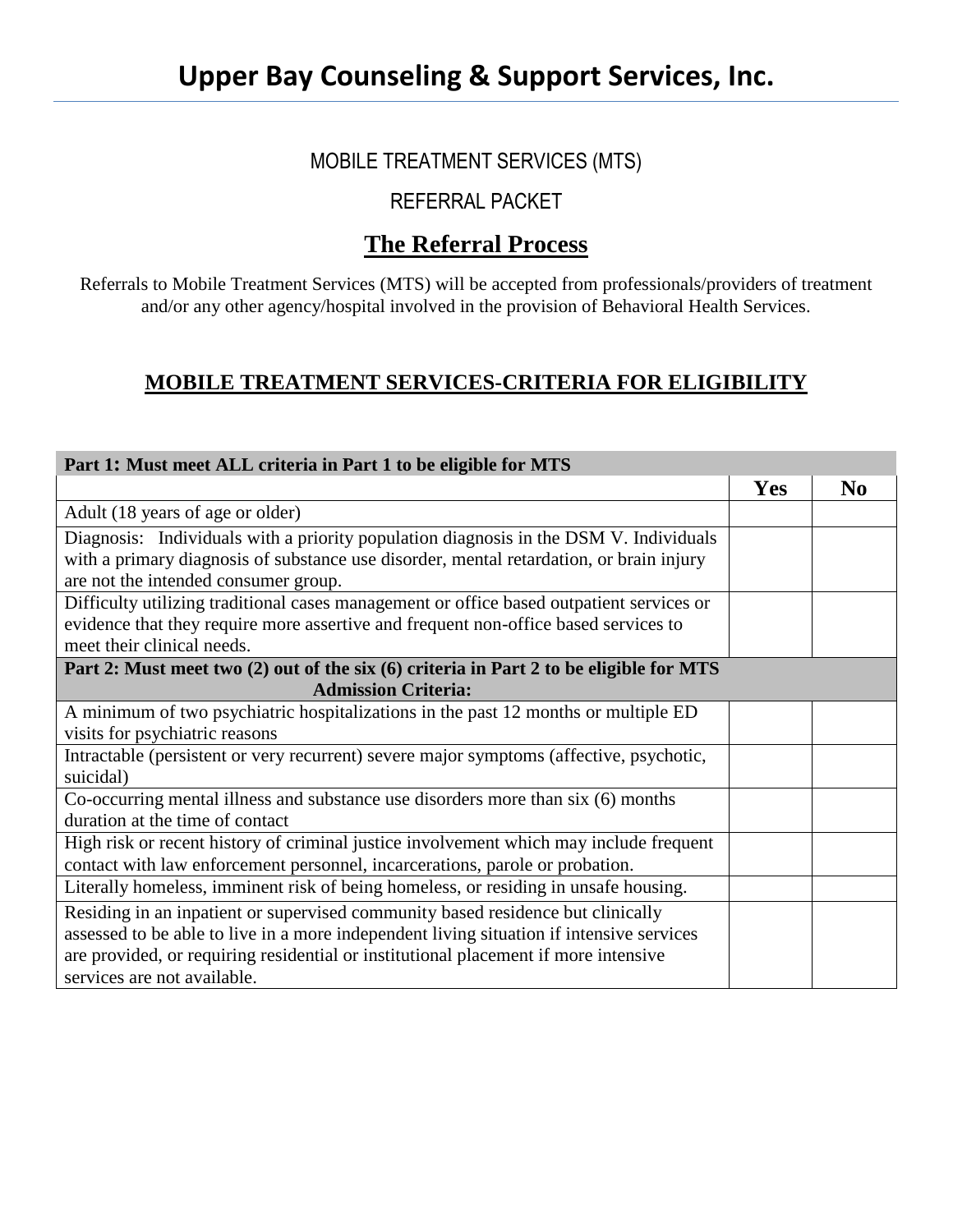## **MOBILE TREATMENT SERVICES**

## **ADMISSION REFERRAL FORM**

**Note: This form must be completed in its entirety and submitted with ALL supportive documentation: Psychiatric evaluation, Copy of current MA card, Treatment history, psychosocial history, Copy of recent lab results, recent progress notes and any other documentation which will support the individual's eligibility for Mobile Treatment Services. Whichever criteria the consumer meets MUST be supported by documentation or the referral will be incomplete and the assessment will not occur.**

**Date of Referral:**

### **I. General Consumer Information**

|                                                                                  | Sex (Circle One) Male Female Age: Date of Birth: ________________________________ |
|----------------------------------------------------------------------------------|-----------------------------------------------------------------------------------|
|                                                                                  |                                                                                   |
|                                                                                  |                                                                                   |
|                                                                                  |                                                                                   |
| If currently hospitalized: Name of hospital: ___________________________________ |                                                                                   |
|                                                                                  |                                                                                   |
|                                                                                  |                                                                                   |
|                                                                                  |                                                                                   |
|                                                                                  |                                                                                   |
|                                                                                  |                                                                                   |
|                                                                                  |                                                                                   |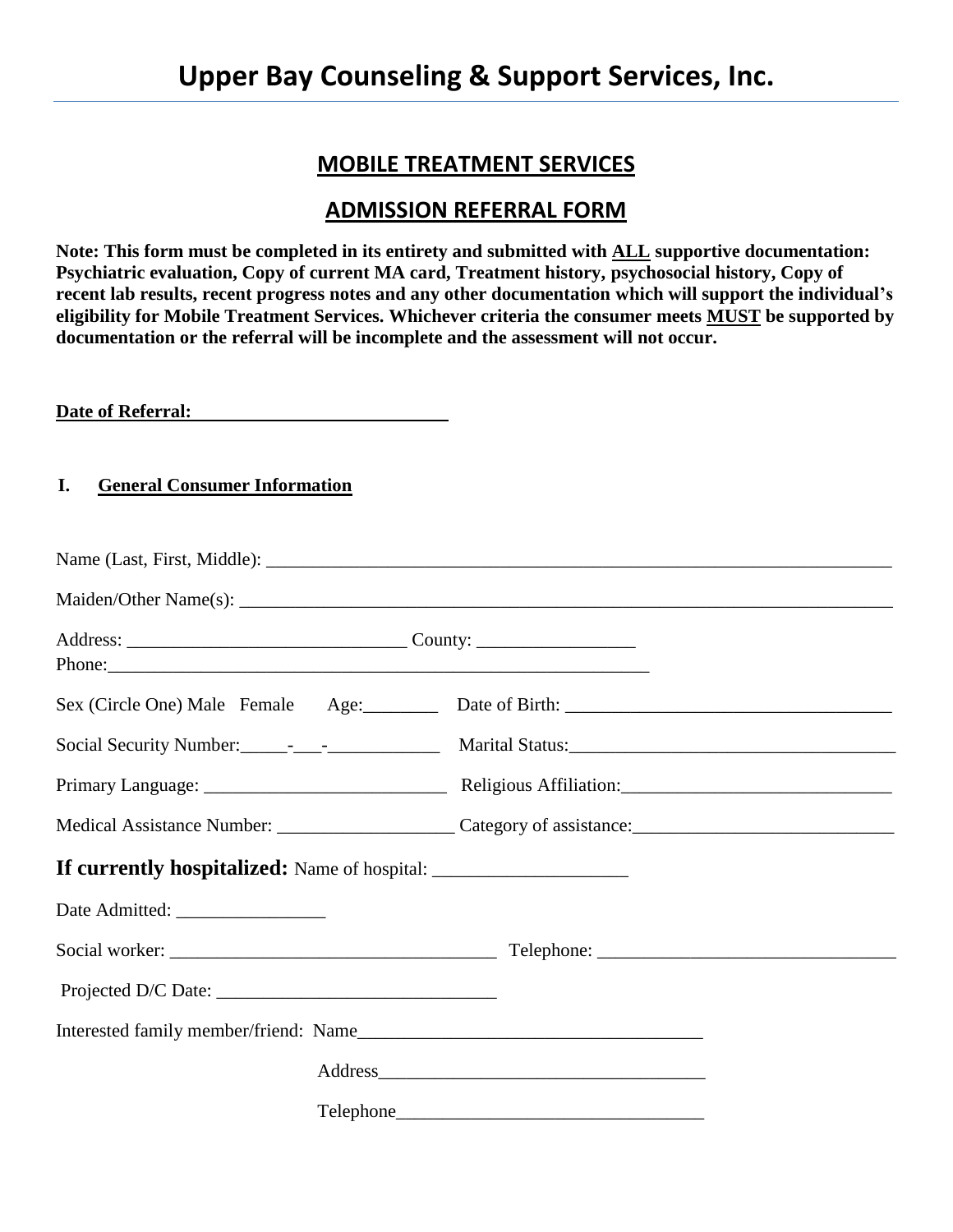| Reason for                                                                                                                                                                                  |  |  |
|---------------------------------------------------------------------------------------------------------------------------------------------------------------------------------------------|--|--|
| Has this referral been discussed with consumer                                                                                                                                              |  |  |
| Has the consumer agreed                                                                                                                                                                     |  |  |
| II.<br><b>Identifying Information</b>                                                                                                                                                       |  |  |
| Hair Color: Eye Color: Fight: Weight: Weight:                                                                                                                                               |  |  |
| Glasses: Contact Lenses:                                                                                                                                                                    |  |  |
| Dentures: Upper: Upper: Lower: Needed                                                                                                                                                       |  |  |
|                                                                                                                                                                                             |  |  |
| <b>Current Medical Information</b>                                                                                                                                                          |  |  |
| III.<br>Current Diagnosis (DSM V): Disorders and Conditions (Previously Axis I-III)<br>Important Psychosocial and Contextual Factors (Previously Axis IV) _________________________________ |  |  |
|                                                                                                                                                                                             |  |  |
|                                                                                                                                                                                             |  |  |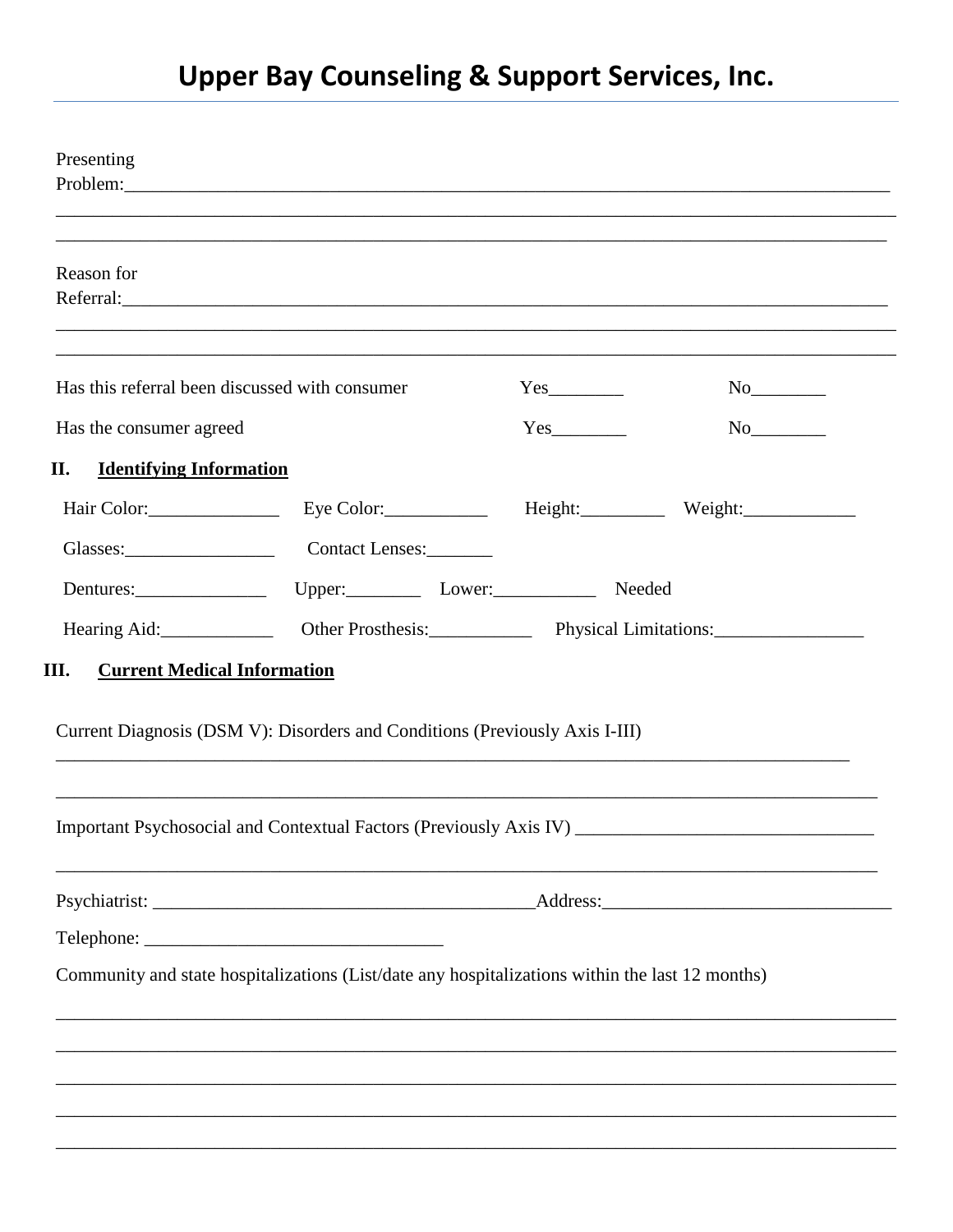| <b>Clozaril Treatment (if applicable)</b><br>$\text{Telephone:}\n \underline{\hspace{2cm}}$<br>Telephone:<br>Current medical condition (acute or chronic medical problems). Current medications for medical problem and<br>family history of/or current medical | and the control of the control of the control of the control of the control of the control of the control of the<br><u> 1989 - Johann Stoff, amerikansk politiker (d. 1989)</u> |  |
|-----------------------------------------------------------------------------------------------------------------------------------------------------------------------------------------------------------------------------------------------------------------|---------------------------------------------------------------------------------------------------------------------------------------------------------------------------------|--|
|                                                                                                                                                                                                                                                                 |                                                                                                                                                                                 |  |
|                                                                                                                                                                                                                                                                 |                                                                                                                                                                                 |  |
|                                                                                                                                                                                                                                                                 | <u> 1989 - Johann Stoff, amerikansk politiker (d. 1989)</u>                                                                                                                     |  |
|                                                                                                                                                                                                                                                                 |                                                                                                                                                                                 |  |
|                                                                                                                                                                                                                                                                 |                                                                                                                                                                                 |  |
|                                                                                                                                                                                                                                                                 |                                                                                                                                                                                 |  |
|                                                                                                                                                                                                                                                                 |                                                                                                                                                                                 |  |
|                                                                                                                                                                                                                                                                 |                                                                                                                                                                                 |  |
|                                                                                                                                                                                                                                                                 |                                                                                                                                                                                 |  |
|                                                                                                                                                                                                                                                                 |                                                                                                                                                                                 |  |
|                                                                                                                                                                                                                                                                 |                                                                                                                                                                                 |  |
|                                                                                                                                                                                                                                                                 |                                                                                                                                                                                 |  |
|                                                                                                                                                                                                                                                                 |                                                                                                                                                                                 |  |
|                                                                                                                                                                                                                                                                 |                                                                                                                                                                                 |  |
|                                                                                                                                                                                                                                                                 |                                                                                                                                                                                 |  |
|                                                                                                                                                                                                                                                                 |                                                                                                                                                                                 |  |
|                                                                                                                                                                                                                                                                 |                                                                                                                                                                                 |  |
|                                                                                                                                                                                                                                                                 |                                                                                                                                                                                 |  |
|                                                                                                                                                                                                                                                                 |                                                                                                                                                                                 |  |
|                                                                                                                                                                                                                                                                 |                                                                                                                                                                                 |  |
| <b>Current/previous treatment history</b><br>IV.                                                                                                                                                                                                                |                                                                                                                                                                                 |  |
| Is there any current involvement with mental health services? _______Yes ________                                                                                                                                                                               |                                                                                                                                                                                 |  |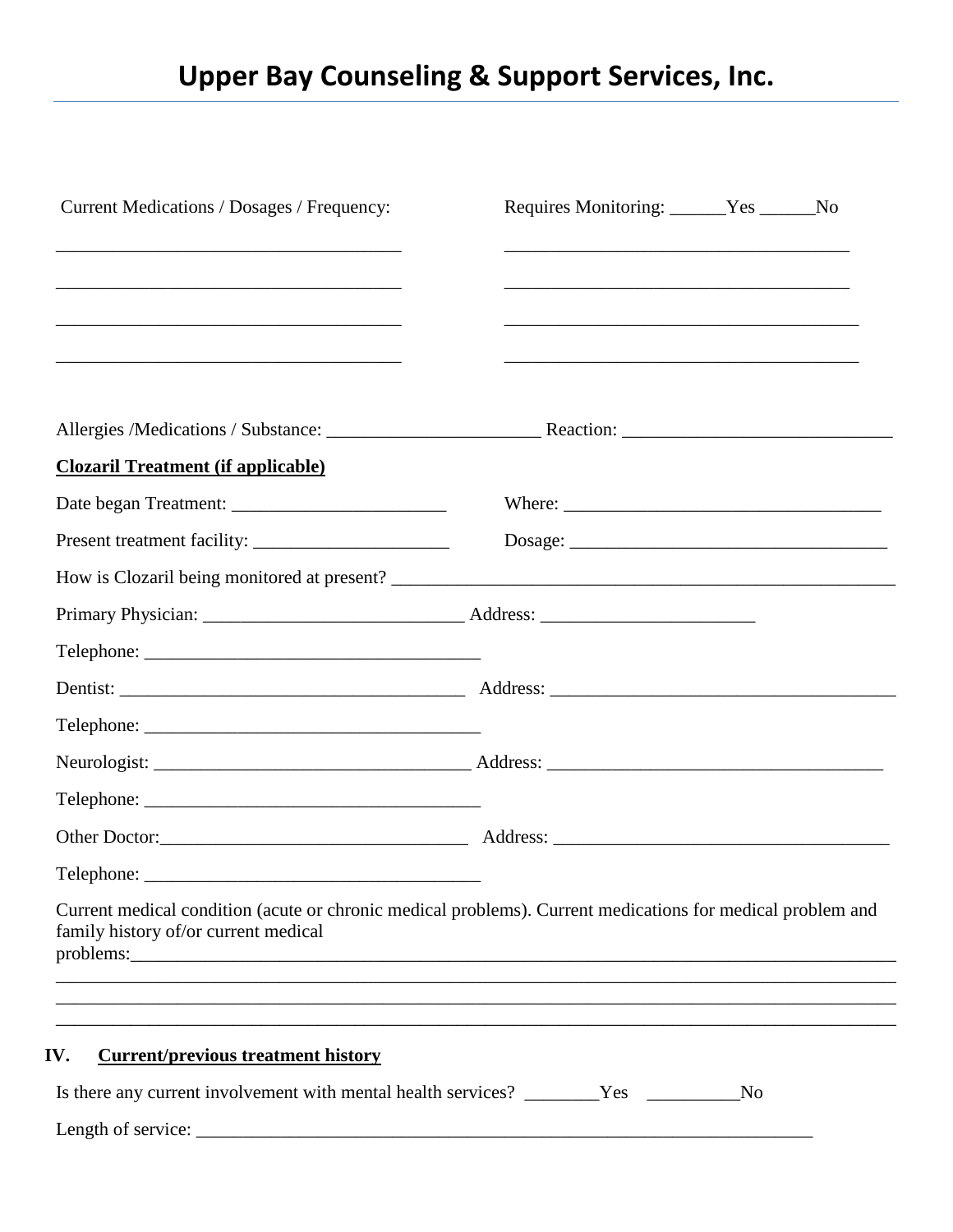List prior treatment facilities (out-patient, partial hospitalization, etc... include outcome and consumer's participation)<br>
<u>exparticipation</u>

#### $\mathbf{V}$ . **Drug and alcohol History**

Substances used (frequency, evaluations, treatment, and treatment effectiveness for both family and consumer)

#### **Financial Information** VI.

| Other sources of income (include any bank accounts or life insurance policies):           |  |
|-------------------------------------------------------------------------------------------|--|
| ,我们也不能在这里的时候,我们也不能在这里的时候,我们也不能不能不能不能不能不能不能不能不能不能不能不能不能不能不能。""我们,我们也不能不能不能不能不能不能不能         |  |
| Does individual have a Rep-Payee? _______Yes ____________No ________________One is needed |  |
|                                                                                           |  |
|                                                                                           |  |
|                                                                                           |  |
| Telephone:                                                                                |  |
| Does Individual have a guardian? ______Yes ____________No ____________One is needed       |  |
|                                                                                           |  |
|                                                                                           |  |
|                                                                                           |  |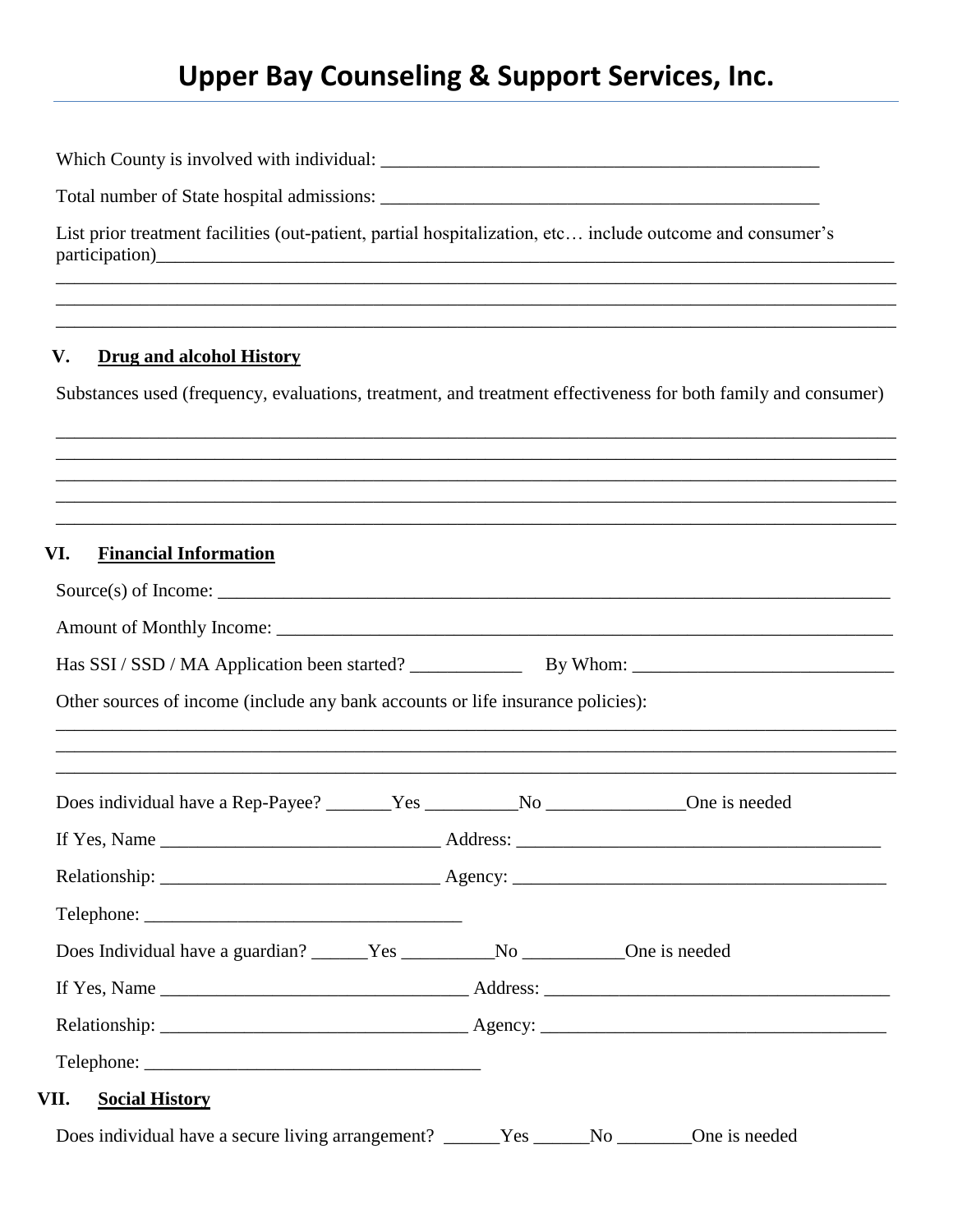|       | Describe any problems with past living arrangements? (ExPast due rent, property damage, etc)                                                                                                                                         |
|-------|--------------------------------------------------------------------------------------------------------------------------------------------------------------------------------------------------------------------------------------|
|       |                                                                                                                                                                                                                                      |
|       |                                                                                                                                                                                                                                      |
|       |                                                                                                                                                                                                                                      |
|       |                                                                                                                                                                                                                                      |
|       |                                                                                                                                                                                                                                      |
|       | Any criminal/legal history? _______Yes ____________No If yes, explain                                                                                                                                                                |
|       | History of behaviors (include when, toward whom, and if weapons were involved)                                                                                                                                                       |
|       |                                                                                                                                                                                                                                      |
|       |                                                                                                                                                                                                                                      |
|       | Suicidal <b>Exercise Contract Contract Contract Contract Contract Contract Contract Contract Contract Contract Contract Contract Contract Contract Contract Contract Contract Contract Contract Contract Contract Contract Contr</b> |
|       | Physical Abuse <b>Executive Contract Abuse Contract Abuse Contract Abuse Contract Abuse Contract Abuse Contract Abuse Contract Abuse Contract Abuse Contract Abuse Contract Abuse Contract Abuse Contract </b>                       |
|       | Sexual Abuse <u>example and the second control of the second control of the second control of the second control of</u>                                                                                                              |
|       |                                                                                                                                                                                                                                      |
| VIII. | Fire Setting <u>Contains and the Setting Contains and the Setting Contains and the Setting Contains and the Setting Contains and the Setting Contains and the Setting Contains and the Setting Contains and the Setting Contains</u> |
|       | <b>Educational/Vocational History</b>                                                                                                                                                                                                |
|       |                                                                                                                                                                                                                                      |
|       |                                                                                                                                                                                                                                      |
|       | _______________part-time _______________full-time ________________________hours/days working                                                                                                                                         |